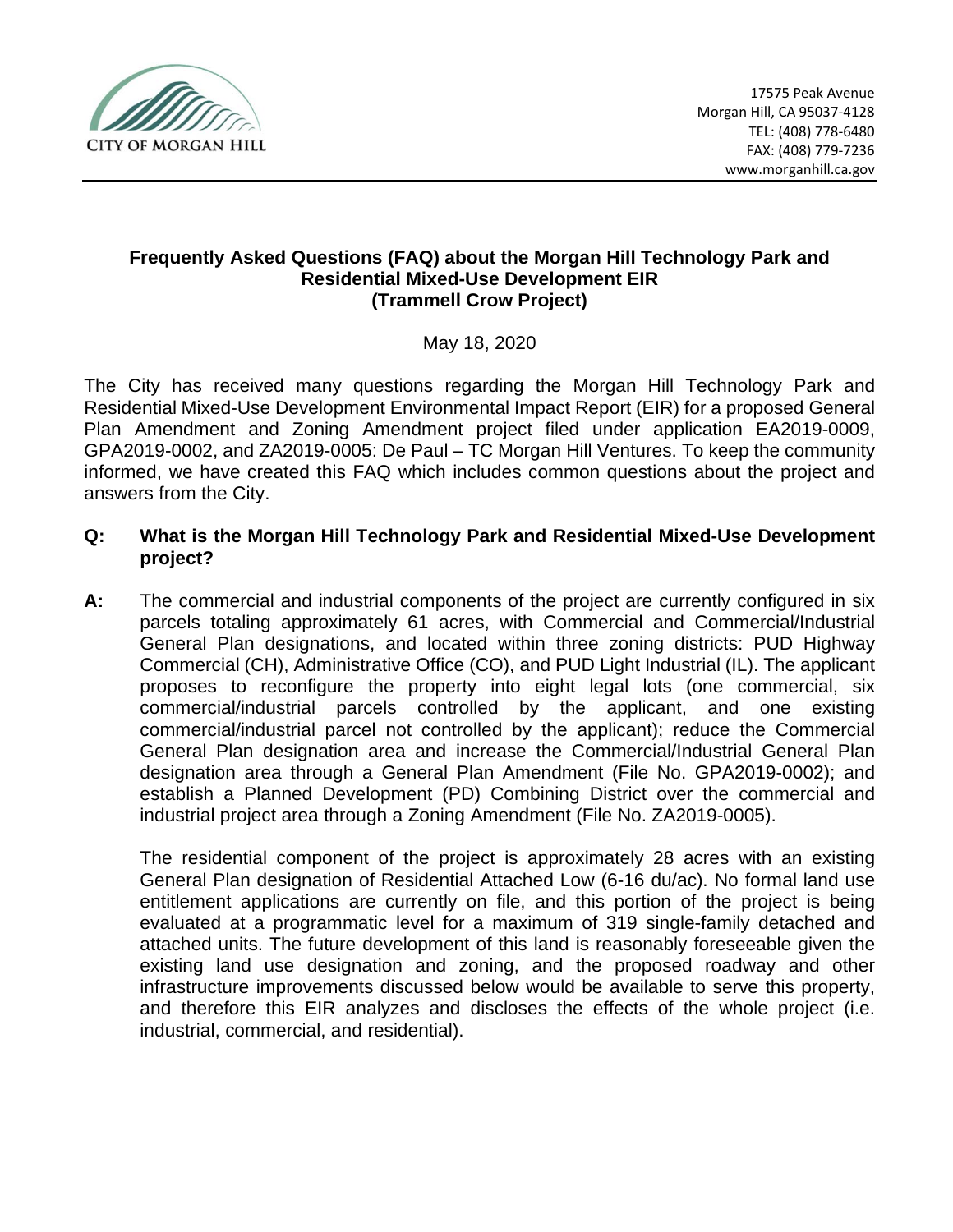|                                                                                                                                                                                                                                                                                                                                                                                                                                                                                                                                                                                                 | <b>GATEWAY PARCEL</b>                     | BLDG.A                                                                                                                                                                                                                                                                                                                                                | <b>BLDG.B</b> | BLDG.C                                                                                                                                                                                                                                                                                                       | <b>BLDG.D</b>   | <b>BLDG.E</b>                  | BLDG.F  | <b>IL TOTAL</b>                                                                                                                                              |                       |  |
|-------------------------------------------------------------------------------------------------------------------------------------------------------------------------------------------------------------------------------------------------------------------------------------------------------------------------------------------------------------------------------------------------------------------------------------------------------------------------------------------------------------------------------------------------------------------------------------------------|-------------------------------------------|-------------------------------------------------------------------------------------------------------------------------------------------------------------------------------------------------------------------------------------------------------------------------------------------------------------------------------------------------------|---------------|--------------------------------------------------------------------------------------------------------------------------------------------------------------------------------------------------------------------------------------------------------------------------------------------------------------|-----------------|--------------------------------|---------|--------------------------------------------------------------------------------------------------------------------------------------------------------------|-----------------------|--|
| <b>SITE AREA</b>                                                                                                                                                                                                                                                                                                                                                                                                                                                                                                                                                                                |                                           |                                                                                                                                                                                                                                                                                                                                                       |               |                                                                                                                                                                                                                                                                                                              |                 |                                |         |                                                                                                                                                              |                       |  |
| In s.f.                                                                                                                                                                                                                                                                                                                                                                                                                                                                                                                                                                                         | 134,246                                   | 531,208                                                                                                                                                                                                                                                                                                                                               | 474,599       | 209,280                                                                                                                                                                                                                                                                                                      | 399,072         | 371,997                        | 399,108 | 2,519.510                                                                                                                                                    |                       |  |
| In acres                                                                                                                                                                                                                                                                                                                                                                                                                                                                                                                                                                                        | 2.92                                      | 12.19                                                                                                                                                                                                                                                                                                                                                 | 10.89         | 4.80                                                                                                                                                                                                                                                                                                         | 9.16            | 8.53                           | 9.16    | 57.84                                                                                                                                                        |                       |  |
| <b>ZONING</b>                                                                                                                                                                                                                                                                                                                                                                                                                                                                                                                                                                                   | CH                                        | $\mathbf{u}$                                                                                                                                                                                                                                                                                                                                          | $\mathbf{u}$  | IL.                                                                                                                                                                                                                                                                                                          | IL.             | $\mathbf{H}$                   | IL      | $\mathbf{u}$                                                                                                                                                 |                       |  |
| <b>BUILDING AREA</b>                                                                                                                                                                                                                                                                                                                                                                                                                                                                                                                                                                            |                                           | 212,100                                                                                                                                                                                                                                                                                                                                               | 219,600       | 79,900                                                                                                                                                                                                                                                                                                       | 193,000         | 173,000                        | 167,000 | 1,044,600 s.f.                                                                                                                                               |                       |  |
| COVERAGE                                                                                                                                                                                                                                                                                                                                                                                                                                                                                                                                                                                        |                                           | 39.9%                                                                                                                                                                                                                                                                                                                                                 | 46.3%         | 38.2%                                                                                                                                                                                                                                                                                                        | 48.4%           | 46.5%                          | 41.8%   | 41.4%                                                                                                                                                        |                       |  |
| <b>AUTO PARKING PROVIDED</b>                                                                                                                                                                                                                                                                                                                                                                                                                                                                                                                                                                    |                                           |                                                                                                                                                                                                                                                                                                                                                       |               |                                                                                                                                                                                                                                                                                                              |                 |                                |         |                                                                                                                                                              |                       |  |
| Standard (9' x 18')                                                                                                                                                                                                                                                                                                                                                                                                                                                                                                                                                                             |                                           | 376                                                                                                                                                                                                                                                                                                                                                   | 306           | 130                                                                                                                                                                                                                                                                                                          | 195             | 207                            | 206     | 1420 stalls                                                                                                                                                  |                       |  |
| <b>NUMBER OF SERVICE DOOR</b>                                                                                                                                                                                                                                                                                                                                                                                                                                                                                                                                                                   |                                           | 22                                                                                                                                                                                                                                                                                                                                                    | 25            | 9                                                                                                                                                                                                                                                                                                            | 24              | 22                             | 22      | 124                                                                                                                                                          |                       |  |
| CH (HIGHWAY COMMERCIAL) ZONING REQUIREMENTS:                                                                                                                                                                                                                                                                                                                                                                                                                                                                                                                                                    | IL (LIGHT INDUSTRIAL) ZONING REQUIREMENTS |                                                                                                                                                                                                                                                                                                                                                       |               |                                                                                                                                                                                                                                                                                                              |                 |                                |         |                                                                                                                                                              |                       |  |
| current CH area (including CO) 17.4 acres + 12.84 acres = 30.24 acres                                                                                                                                                                                                                                                                                                                                                                                                                                                                                                                           |                                           |                                                                                                                                                                                                                                                                                                                                                       |               | current IL area (including Lee parcel) 28.53 acres + 2.31 acres = 30.84 acres                                                                                                                                                                                                                                |                 |                                |         |                                                                                                                                                              |                       |  |
| proposed CH area : 2.92 acres                                                                                                                                                                                                                                                                                                                                                                                                                                                                                                                                                                   |                                           |                                                                                                                                                                                                                                                                                                                                                       |               | proposed CH area : 54.7 acres                                                                                                                                                                                                                                                                                |                 |                                |         |                                                                                                                                                              |                       |  |
| Maximum Building Coverage - 40%                                                                                                                                                                                                                                                                                                                                                                                                                                                                                                                                                                 |                                           |                                                                                                                                                                                                                                                                                                                                                       |               | Maxmum Building Coverage - 60%                                                                                                                                                                                                                                                                               |                 |                                |         |                                                                                                                                                              |                       |  |
| Maximum Height Allowed - 4 Stories or 55' whichever is less                                                                                                                                                                                                                                                                                                                                                                                                                                                                                                                                     |                                           |                                                                                                                                                                                                                                                                                                                                                       |               | Maximum Height Allowed - 50'                                                                                                                                                                                                                                                                                 |                 |                                |         |                                                                                                                                                              |                       |  |
| Setback Minimum Allowed                                                                                                                                                                                                                                                                                                                                                                                                                                                                                                                                                                         |                                           |                                                                                                                                                                                                                                                                                                                                                       |               | Setback Minimum Allowed                                                                                                                                                                                                                                                                                      |                 |                                |         |                                                                                                                                                              |                       |  |
| Front - 40'                                                                                                                                                                                                                                                                                                                                                                                                                                                                                                                                                                                     |                                           |                                                                                                                                                                                                                                                                                                                                                       |               | Front - 30'                                                                                                                                                                                                                                                                                                  |                 |                                |         |                                                                                                                                                              |                       |  |
| Rear - 20'                                                                                                                                                                                                                                                                                                                                                                                                                                                                                                                                                                                      |                                           |                                                                                                                                                                                                                                                                                                                                                       |               | Street Side - 15"                                                                                                                                                                                                                                                                                            |                 |                                |         |                                                                                                                                                              |                       |  |
| Interior Side - 0"                                                                                                                                                                                                                                                                                                                                                                                                                                                                                                                                                                              |                                           |                                                                                                                                                                                                                                                                                                                                                       |               | Side - 10'<br>Rear - 20"                                                                                                                                                                                                                                                                                     |                 |                                |         |                                                                                                                                                              |                       |  |
|                                                                                                                                                                                                                                                                                                                                                                                                                                                                                                                                                                                                 | Street Side - 15'                         |                                                                                                                                                                                                                                                                                                                                                       |               |                                                                                                                                                                                                                                                                                                              |                 |                                |         |                                                                                                                                                              |                       |  |
| Landscape requirements - 10%                                                                                                                                                                                                                                                                                                                                                                                                                                                                                                                                                                    |                                           |                                                                                                                                                                                                                                                                                                                                                       |               | Abuts R Zone - 30'<br>Landscape requirements - 20%                                                                                                                                                                                                                                                           |                 |                                |         |                                                                                                                                                              |                       |  |
|                                                                                                                                                                                                                                                                                                                                                                                                                                                                                                                                                                                                 |                                           |                                                                                                                                                                                                                                                                                                                                                       |               |                                                                                                                                                                                                                                                                                                              |                 |                                |         |                                                                                                                                                              |                       |  |
| <b>EXISTING ZONING EXHIBIT</b>                                                                                                                                                                                                                                                                                                                                                                                                                                                                                                                                                                  |                                           |                                                                                                                                                                                                                                                                                                                                                       |               |                                                                                                                                                                                                                                                                                                              |                 | <b>PROPOSED ZONING EXHIBIT</b> |         |                                                                                                                                                              |                       |  |
| DE PAUL DRIVE<br>DE PAUL DRIVE<br>(55' PUBLIC R/W)<br>COCIRANE ROAD<br>$\blacksquare$<br>ACRES:<br>$^{2.31}$<br>$^{\circ}$<br>ACRES: 17.40±<br>п<br>N.AP<br>$\blacksquare$<br>ACRES: $12.84 \pm$<br>ACRES: 28.53 ±<br>O<br>⊛<br>$\circledcirc$<br>LEGEND<br>PARCEL ONE (24095232 OR) APN: 728-30-006<br>ASSESSOR'S PARCEL NUMBER<br>APN<br>8<br>PARCEL TWO (24095232 OR) APN: 728-30-009<br>(PTN)<br>PORTION<br>Õ<br>ÒR<br>OFFICIAL RECORDS<br>PARCEL THREE (24095232 OR) APN: 728-31-014 (PTN)<br>- Existing Zoning Boundary Line<br>PARCEL THREE (24095232 OR) APN: 728-31-015 (PTN)<br>$- -$ |                                           |                                                                                                                                                                                                                                                                                                                                                       |               | Ģ<br>ास)<br>पुरुष<br><u>DE PAUL DRIVE</u><br>喜喜<br>==<br><b>BOAD</b><br>$2.76 +$<br>12.12±<br><b>ACRES</b><br>COOLRANE<br>10.97±<br><b>ACRES</b><br><b>ACRES</b><br>HIGHWAY 101<br>LEGEND<br>PROPOSED GENERAL PLAN DESIGNATION: COMMERCIAL<br>PROPOSED ZONING DISTRICT: HIGHWAY COMMERCIAL (CH) PD COMBINING |                 |                                |         | DE_PAUL_DRIVE<br>N.A.P.<br>慣<br>$9.07 +$<br>$8.54 +$<br>$9.39 +$<br>4.76±<br><b>ACRES</b><br><b>ACRES</b><br><b>ACRES</b><br><b>ACRES</b><br>MADRONE CHANNEL |                       |  |
| Õ<br>PARCEL FOUR (24095232 OR) APN: 728-31-015 (PTN)<br>PARCEL FOUR (24095232 OR) APN: 728-31-014 (PTN)<br>Õ<br>PARCEL FIVE (24095232 OR) APN: 728-31-016<br>90<br>PARCEL A (669 M 34) APN: 728-30-008                                                                                                                                                                                                                                                                                                                                                                                          |                                           | EXISTING GENERAL PLAN DESIGNATION: COMMERCIAL<br>EXISTING ZONING DISTRICT: CH (HIGHWAY COMMERCIAL)<br>EXISTING GENERAL PLAN DESIGNATION: COMMERCIAL<br>EXISTING ZONING DISTRICT: CO (OFFICE COMMERCIAL)<br>EXISTING GENERAL PLAN DESIGNATION: COMMERCIAL/INDUSTRIAL,<br>EXISTING ZONING DISTRICT: PUD (IL-LIGHT INDUSTRIAL)<br><b>MORGAN HILL</b><br> |               | <b>Morgan Hill Technology Center</b>                                                                                                                                                                                                                                                                         |                 |                                |         | PROPOSED GENERAL PLAN DESIGNATION: COMMERCIAL/INDUSTRIAL<br>proposed zoning district: Light Industrial (IL) pd combining                                     |                       |  |
| HP/<br><b>DRAFT</b>                                                                                                                                                                                                                                                                                                                                                                                                                                                                                                                                                                             | 00                                        | <b>TECHNOLOGY CENTER</b><br>$\mathcal{F}_{\mathcal{L}}(\mathbf{y},\mathbf{y},t)$                                                                                                                                                                                                                                                                      |               |                                                                                                                                                                                                                                                                                                              | Morgan Hill, CA |                                |         |                                                                                                                                                              | Trammell Crow Company |  |

Job No. 18181

12.02.2019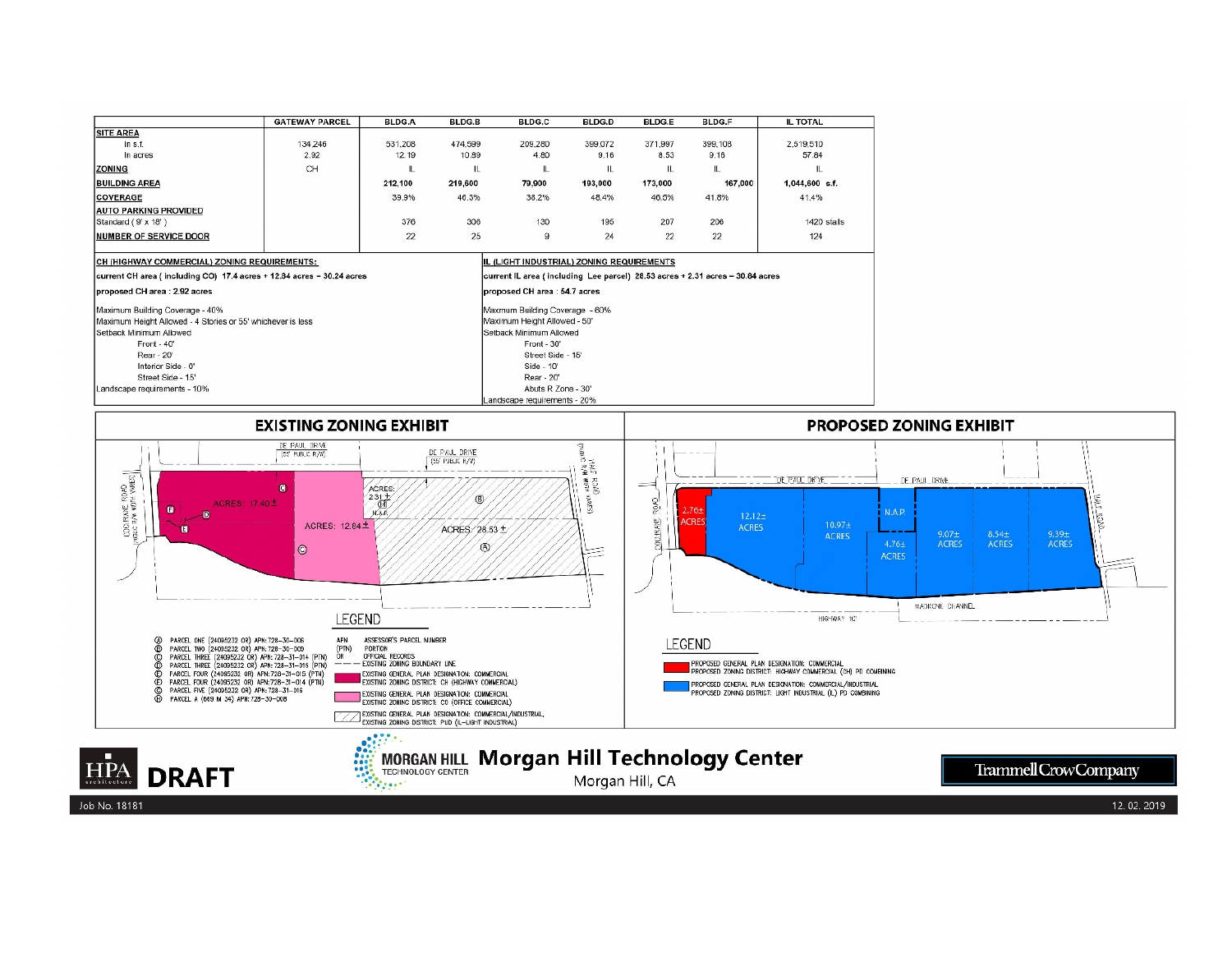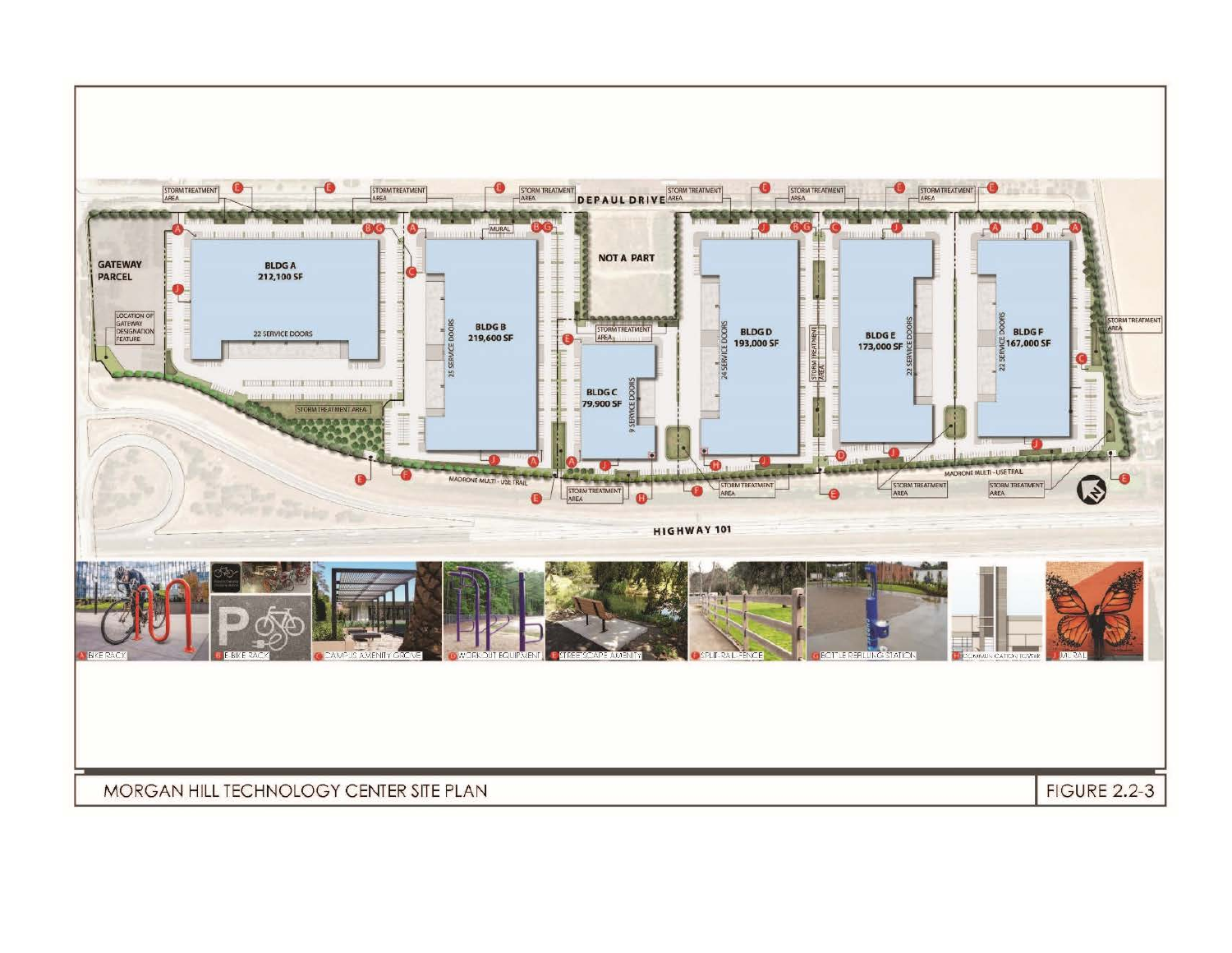#### *Commercial*

The property immediately fronting Cochrane Road would be reconfigured to one legal lot of approximately 2.92 acres. The proposed rezoning will reduce the existing Commercial zoned acreage from +/-30 acres to 2.92 acres for uses consistent with the traditional CH - Highway Commercial Zoning District, allowing a range of retail, administrative, professional services and functions supporting freeway access at major intersections. The maximum floor area ratio (FAR) is 0.6. While no specific development project application is currently pending with the City, the development of this portion of the site is reasonably foreseeable, and this EIR evaluates a development scenario with 50,000 square feet of commercial uses at a project-level. There is no current site plan, however, this parcel is anticipated to be developed ultimately with several commercial structures, most likely single-story. The proposed uses are anticipated to be retail, administrative and professional services, with parking and landscaping provided on-site. The proposed zoning would allow for buildings up to four stories or 55 feet in height, whichever is less.

The east bound frontage of Cochrane Road would be improved for the benefit of the commercial property. Access off Cochrane Road would be provided via a right-turn in only driveway, with a full access driveway entry/exit at the southwest corner of the property off DePaul Drive.

#### *Industrial*

This portion of the property would be reconfigured into seven legal lots designated for flexible industrial and commercial uses, including advanced manufacturing, warehouse distribution, supporting office, and similar light industrial and commercial uses totaling up to 1.04 million square feet on approximately 58 acres. The Industrial designation allows for a maximum FAR of 0.6. The current proposal shows a FAR below 0.45.

The industrial component of the project is comprised of six buildings located on the western half of the project site adjacent to U.S. 101. The proposed buildings would have maximum heights of 50 feet. The proposed industrial buildings will include emergency generators powered by diesel engines to provide backup power for fire pumps located within each building. The industrial buildings will include a total of 124 loading dock doors; the dock doors will be distributed between the six buildings, with a minimum of nine dock doors per building and a maximum of 25 doors per building.

The remainder of the project site would be parking and landscaping/stormwater treatment as common open space for the benefit of employees and visitors. The industrial component of the project would provide 1,435 standard vehicle parking stalls. Access to the Industrial zoned property would be provided exclusively via full-access driveways off the west side of DePaul Drive.

A 2.31-acre parcel, marked "Not A Part", under separate private ownership, would be evaluated at a programmatic level for future industrial uses, although no specific development application is proposed at this time.

#### *Residential Component East of DePaul Drive*

The DEIR evaluates a residential scenario of up to 319 units between DePaul Drive and Mission View Drive, north of Half Road, which is approximately 75 percent of the maximum development allowed under the General Plan (i.e., 16 dwelling units/acre). Properties do not typically develop at the maximum allowable density due to site constraints, land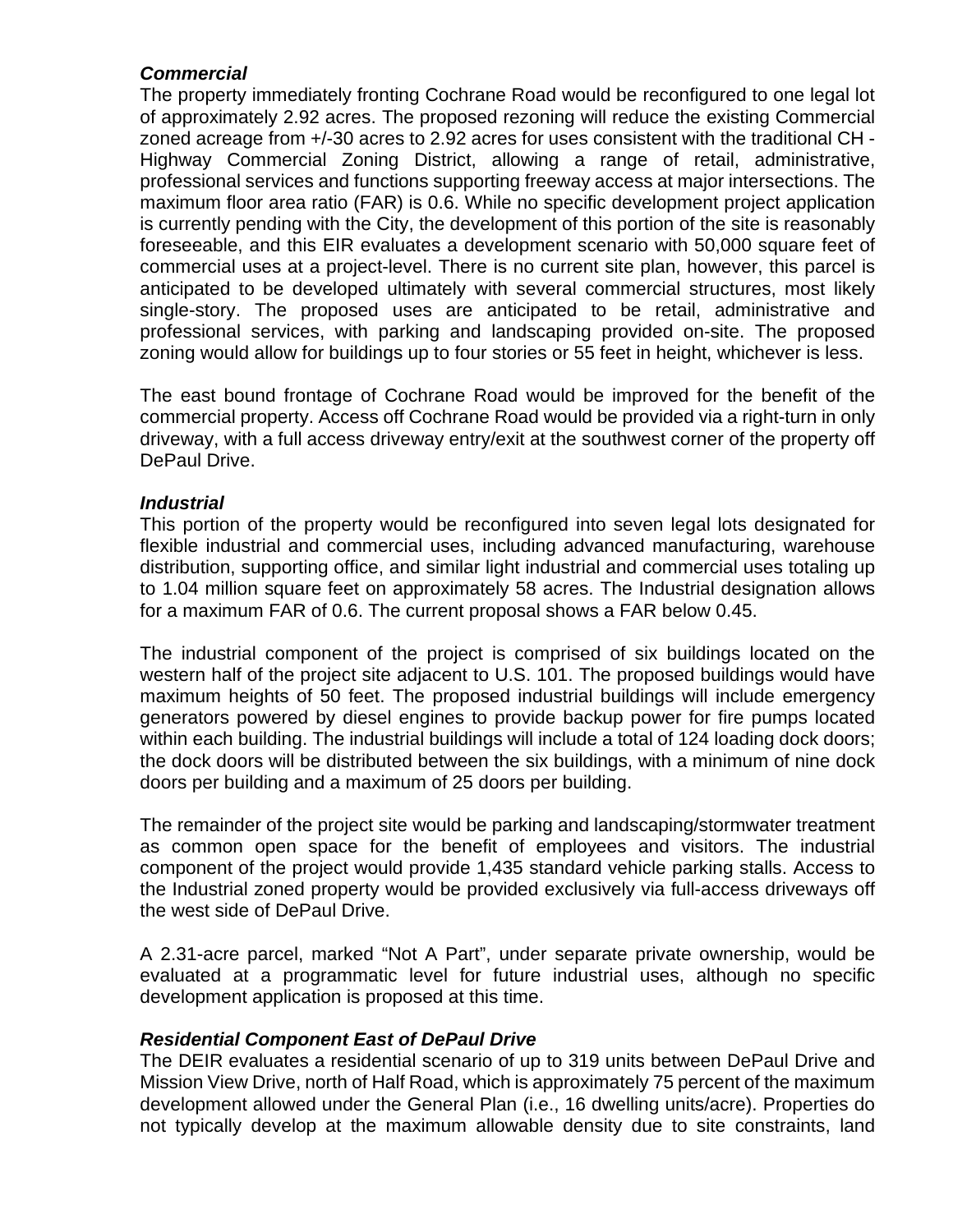dedication, and other factors, and the City does not assume 100 percent of the allowed density when identifying anticipated residential yield for purposes of demonstrating Regional Housing Needs Allocation compliance, for instance. For these reasons, assuming future development at 75 percent of the allowed density is a reasonable assumption. Residential development would occur on a 28-acre area of the site. No formal land use entitlement applications are currently on file, and this portion of the project is being evaluated at a programmatic level. The future development of this land is reasonably foreseeable given the existing land use designation and zoning, and the proposed roadway and other infrastructure improvements would be available to serve this property, and therefore the EIR discloses the combined effects of the various components of future development on the three distinct areas, i.e. industrial, commercial, and residential.

The residential project's proposed site improvements could include visitor and on-street parking, small neighborhood park areas, sidewalks or pedestrian paths, landscape areas, drive aisles, screen walls, lighting, BBQ/picnic area, and common park areas.

## **Q: What can be built on the property with the current Zoning and General Plan?**

**A:** The commercial and industrial components of the project are currently configured in six parcels totaling approximately 61 acres, with Commercial (on approximately 30.08 acres) and Commercial/Industrial (on approximately 30.74 acres) General Plan designations, and located within three zoning districts: PUD Highway Commercial (CH) on approximately 12 acres, Administrative Office (CO) on approximately 18.08 acres, and PUD Light Industrial (IL) on approximately 30.74 acres. The applicant would be able to build any Permitted uses within the CH, CO, and/or IL zoning districts as specified in the Municipal Code with a Design Review Permit, or any of the Conditional Uses listed subject to approval of a Conditional Use Permit. These actions would not require City Council approval.

For a list of uses allowed within Commercial Zoning Districts please click here[:https://library.municode.com/ca/morgan\\_hill/codes/code\\_of\\_ordinances?nodeId=TI](https://library.municode.com/ca/morgan_hill/codes/code_of_ordinances?nodeId=TIT18ZO_DIVIZOCO_CH18.24COZODI_18.24.020LAUSRE) [T18ZO\\_DIVIZOCO\\_CH18.24COZODI\\_18.24.020LAUSRE](https://library.municode.com/ca/morgan_hill/codes/code_of_ordinances?nodeId=TIT18ZO_DIVIZOCO_CH18.24COZODI_18.24.020LAUSRE)

For a list of uses allowed within the IL Zoning District please click here: [https://library.municode.com/ca/morgan\\_hill/codes/code\\_of\\_ordinances?nodeId=TIT18Z](https://library.municode.com/ca/morgan_hill/codes/code_of_ordinances?nodeId=TIT18ZO_DIVIZOCO_CH18.26INZODI_18.26.020LAUSRE) [O\\_DIVIZOCO\\_CH18.26INZODI\\_18.26.020LAUSRE](https://library.municode.com/ca/morgan_hill/codes/code_of_ordinances?nodeId=TIT18ZO_DIVIZOCO_CH18.26INZODI_18.26.020LAUSRE)

## **Q: What is the purpose of an Environmental Impact Report (EIR)?**

**A:** The purpose of an Environmental Impact Report is to inform decision-makers and the general public of the environmental impacts of a proposed project that an agency (in this case, the City of Morgan Hill) may implement or approve. The EIR process is intended to: (1) provide information sufficient to evaluate a project and its potential for significant impacts on the environment; (2) examine methods (e.g., project-specific mitigations, uniformly applied development regulations) for avoiding or reducing significant impacts; and (3) consider alternatives to the proposed project.

#### **Q: What is a Draft EIR?**

**A:** When an Initial Study indicates that a project has the potential to "significantly" damage the environment, the California Environmental Quality Act (CEQA) requires that an EIR be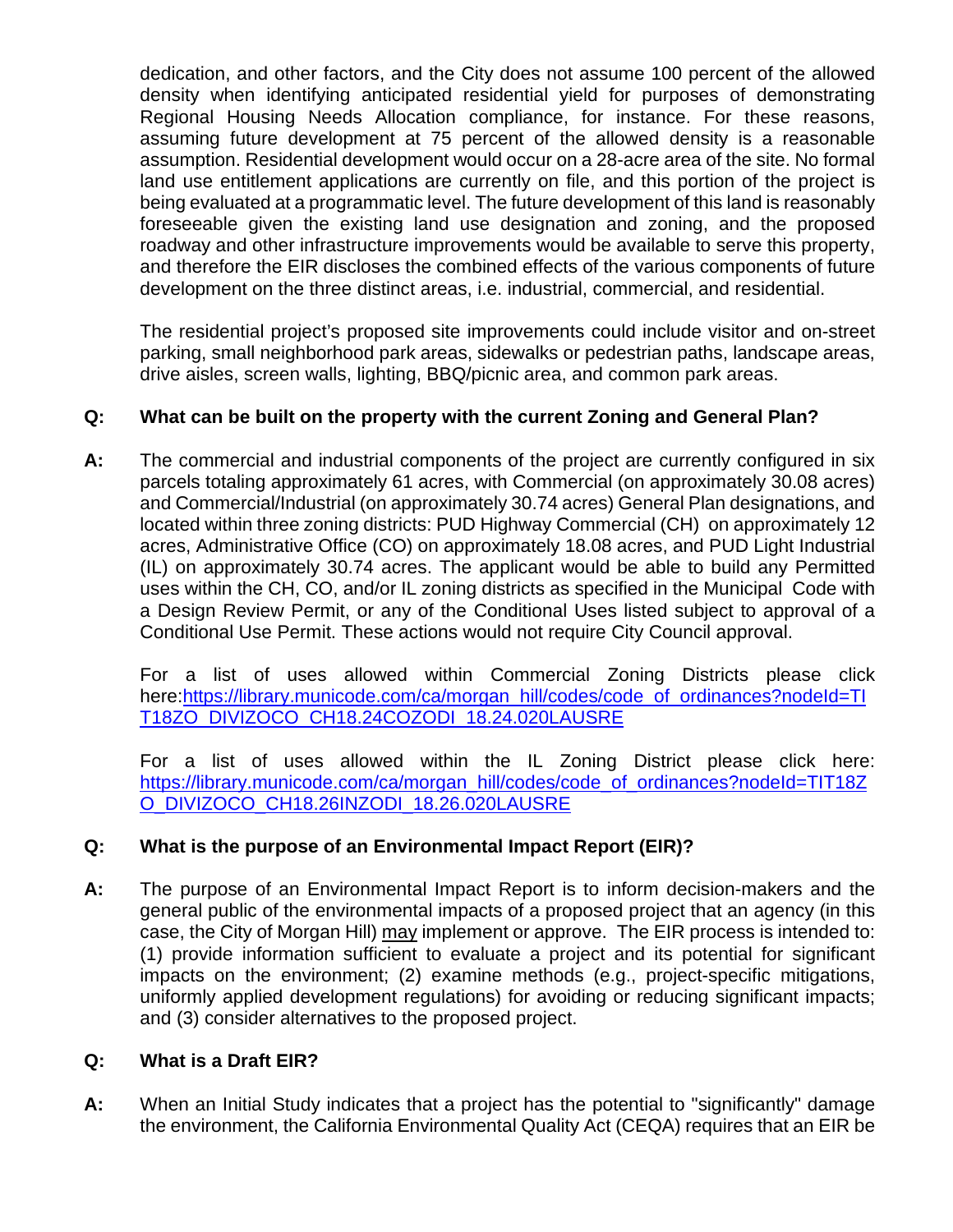prepared. An EIR is an informational document to be used by the public and by decision makers when making choices about projects. CEQA does not require technical perfection in an EIR, but rather adequacy, completeness, and a good faith effort at full disclosure. In an EIR, significant environmental damages (also called effects or impacts) are identified; methods (mitigation measures) for reducing or avoiding damage are identified; and project alternatives are developed which seek to reduce or avoid environmental damage. The EIR process has many steps or procedures. Some of them, in order of occurrence, are:

- 1. Distribution of a Notice of Preparation of an EIR (NOP) which describes the proposal and some of its anticipated impacts, requests comments on what issues the EIR should address, and begins a 30-day public response period;
- 2. Research and analysis including review of comments received during the NOP review period;
- 3. Preparation and issuance of a Draft EIR which discloses expected environmental damage, mitigations and alternatives;
- 4. Submission of the DEIR and Notice of Completion to the State Clearinghouse;
- 5. A 30- to 45-day public review period during which written comments are received (for the Trammell Crow project the City has extended the public review period to 60-days);
- 6. Preparation and certification of a Final EIR which incorporates responses received during the public review period of the Draft EIR (if any);
- 7. Filing of a Notice of Determination (NOD) at the County Clerk's office if the project is approved.

## **Q: How can residents participate in the process?**

- **A:** Residents' comments and opinions are invited and sought throughout the proposal process. A development proposal process includes multiple time periods for public input. Currently, the proposed project is within the 60-day Public Review Period of the Draft EIR, which started on May 15, 2020 and Ends on July 14, 2020. The Public and other Agencies may comment on the Draft EIR during this period. All comments received by the City (which is referred to as the Lead Agency in CEQA) during this time will be addressed in the Final EIR. Written comments may be submitted in the following ways:
	- By mail to Attn: Adam Paszkowski, Development Services, 17575 Peak Avenue, Morgan Hill, CA 95037;
	- By email to [adam.paszkowski@morganhill.ca.gov](mailto:adam.paszkowski@morganhill.ca.gov) with the subject line "Draft EIR Comment"; or
	- Through the online [form.](https://www.morgan-hill.ca.gov/FormCenter/Development-Services-20/De-Paul-TC-Morgan-Hill-Ventures-Draft-EI-175)

#### **Q: Why is the City holding a virtual Public Hearing on June 30, 2020 during the Shelter-In-Place orders?**

**A:** The Community Meeting on June 30, 2020 is not a public hearing. This Community Meeting is not a City Council or Planning Commission meeting. The Community Meeting is being held for the benefit of the public for anyone who does not want to submit written comments on the Draft EIR and prefers to submit their comments verbally. Verbal Comments received during this Community Meeting will be addressed in the Final EIR. Information for the Community Meeting is as follows: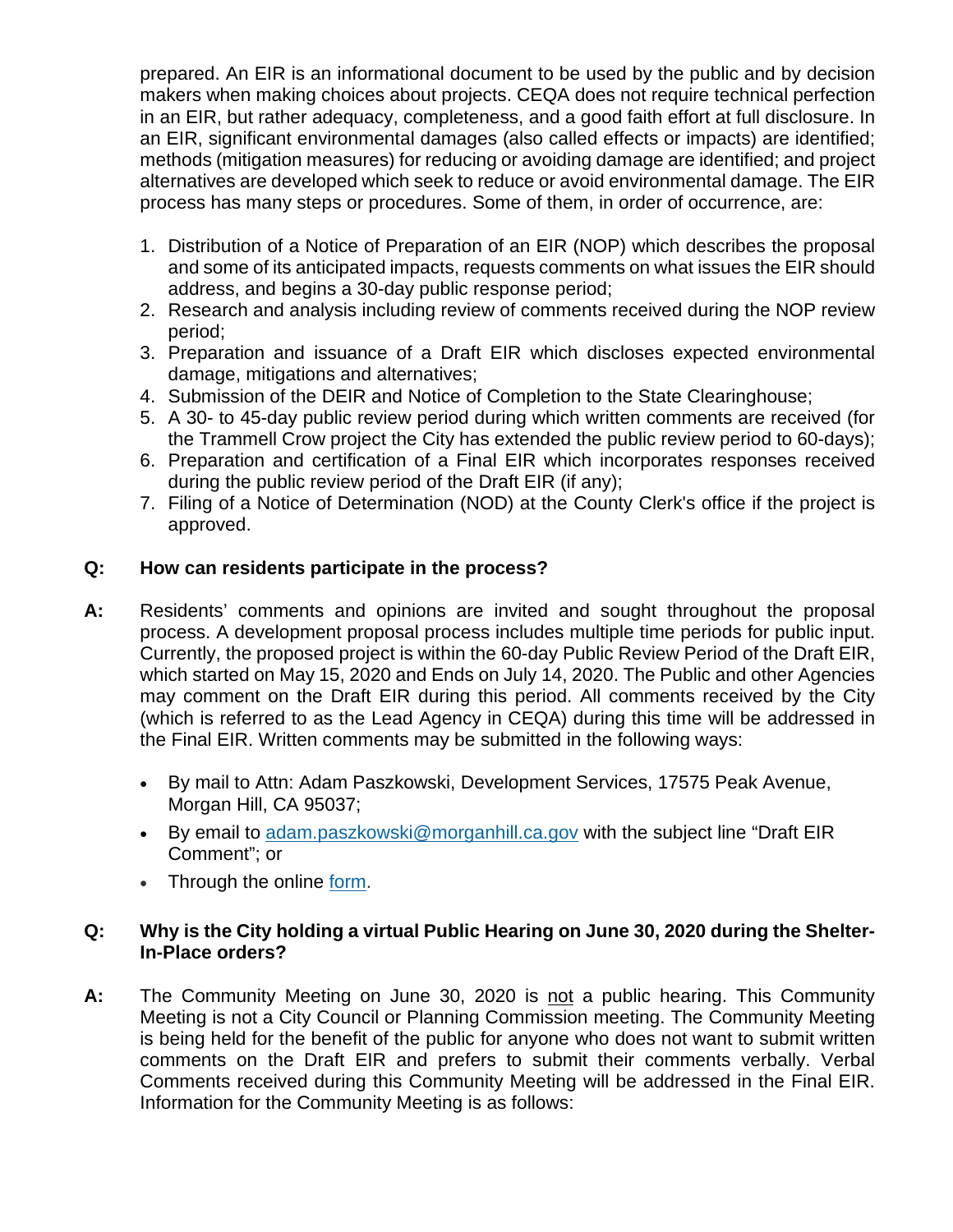DATE: Tuesday, June 30, 2020 TIME: 7:00 p.m. LOCATION: Virtual Meeting <https://bit.ly/DePaulTC-EIRCommunityMeeting> or by calling in to:1-669-900-9128 then enter the meeting id: 891 5582 5963#

# **Q: What is the required content for a Final EIR?**

- **A:** The required contents of a Final EIR are described in [Section 15132 of the State CEQA](https://govt.westlaw.com/calregs/Document/IBA7E1740D48811DEBC02831C6D6C108E?viewType=FullText&originationContext=documenttoc&transitionType=CategoryPageItem&contextData=(sc.Default))  [Guidelines.](https://govt.westlaw.com/calregs/Document/IBA7E1740D48811DEBC02831C6D6C108E?viewType=FullText&originationContext=documenttoc&transitionType=CategoryPageItem&contextData=(sc.Default)) An overview of the contents of a Final EIR is presented below.
	- The Draft EIR or a revision of the Draft.
	- Comments and recommendations received on the Draft EIR, either verbatim or in summary.
	- A list of persons, organizations, and public agencies that commented on the Draft EIR.
	- The responses of the Lead Agency (City) to significant environmental points raised in the review and consultation process.
	- Any other information added by the Lead Agency.

# **Q: What type of Notice is required for a Final EIR?**

**A:** No specific public notice is required when a Final EIR is published, but the possible certification of a Final EIR is typically announced as part of the public hearing notice provided for the discretionary action(s) required for project approval. California Public Resources Code PRC § 21092.5 requires that written responses to the comments submitted by public agencies be provided to those agencies at least 10 days prior to certification of the Final EIR. This requirement can be satisfied by providing a copy of the Final EIR that includes the responses to public agency comments on the Draft EIR.

## **Q: What does it mean to Certify a Final EIR?**

**A:** Certification is an action taken by Lead Agency decision makers indicating that the Final EIR has satisfied CEQA requirements.

## **Q: When does a Final EIR get Certified?**

**A:** The Lead Agency must certify the Final EIR before approving the project for which the EIR was prepared. The Final EIR does not need to be certified prior to taking action to deny the project. (State CEQA Guidelines § 15090) After considering the Final EIR, the Lead Agency may decide whether or how to approve or carry out a project. A Lead Agency may approve a project with significant environmental

effects based on a fully informed and publicly disclosed decision that:

- There is no feasible way to lessen or avoid the significant effects according to the Lead Agency's findings prepared according to State CEQA Guidelines § 15091; and
- The specifically identified benefits of the project outweigh the benefits of reducing or avoiding such environmental impacts as described in the statement of overriding considerations required by State CEQA Guidelines § 15093.

## **Q: Who must certify the Final EIR?**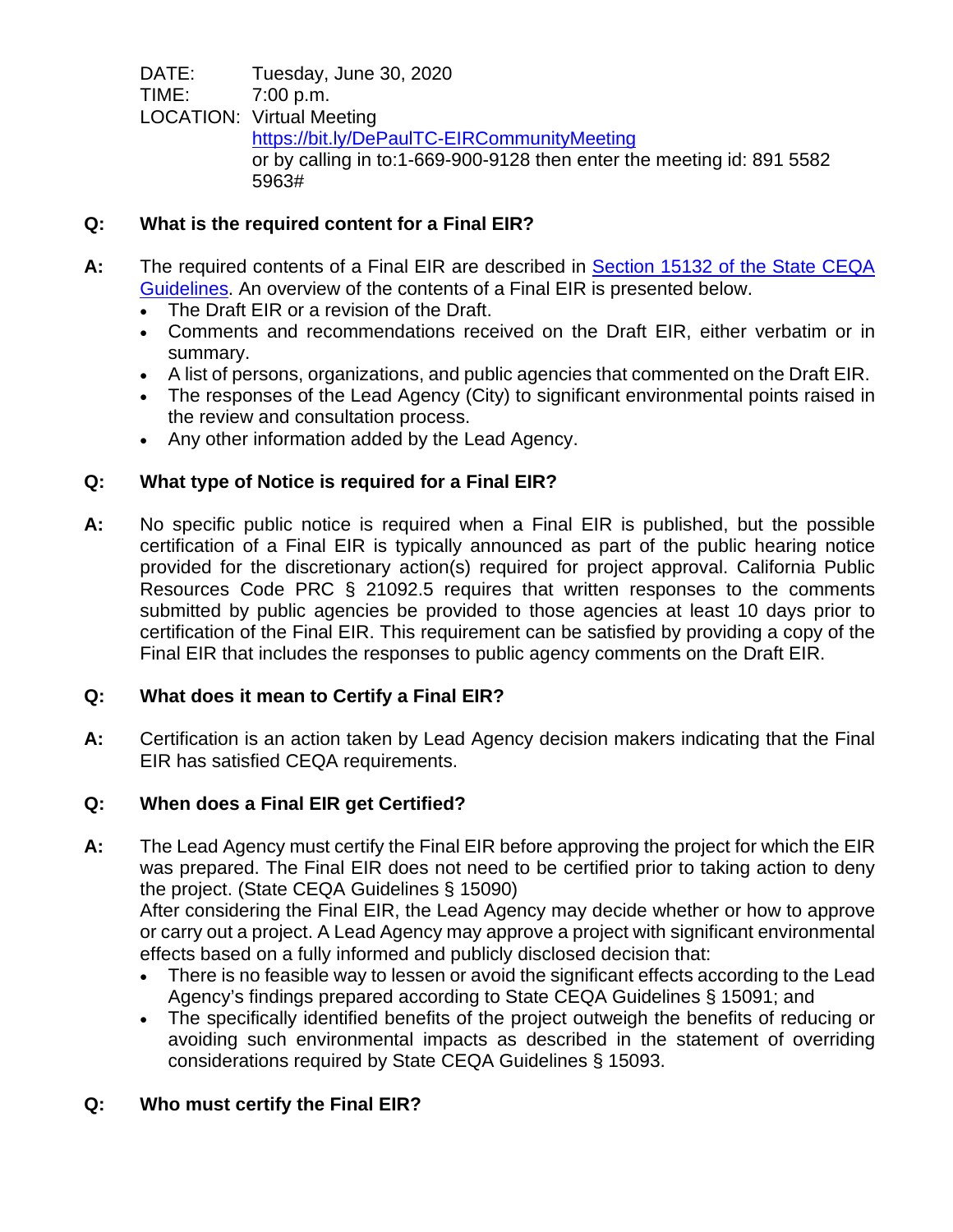**A:** The Final EIR must be certified by Lead Agency decision makers before taking any action to approve the proposed project.

## **Q: Does a Final EIR Need to be Certified at a Public Hearing?**

**A:** No. The Lead Agency must certify the Final EIR before approving the project, but there is no requirement that certification occur during a public hearing.

#### **Q: If the EIR is certified, can the project be denied?**

**A:** Yes, the EIR is an independent document and certification is not project approval nor does certification require project approval.

## **Q: Is the Lead Agency required to adopt the Environmentally Superior Alternative?**

**A:** No, but an explanation of the rationale for not selecting this alternative should be described in the EIR findings prepared for project approval. (State CEQA Guidelines § 15091(a))

#### **Q: Can a project be approved if the Final EIR indicates that it would have Significant and Unavoidable Impacts?**

- **A:** Yes, but the Lead Agency must prepare a statement of overriding considerations stating the reasons for approving the project despite its significant and unavoidable impacts. The statement of overriding considerations reflects the ultimate balancing of competing public objectives (including environmental, legal, technical, social, and economic factors). The statement must:
	- Be in writing,
	- State specific reasons supporting agency actions based on the Final EIR or other substantial evidence in the record, and
	- Be mentioned in the Notice of Determination (NOD).

#### **What is the local government's role?**

The City is committed to a proposal process that is thorough, upholds all parties' legal rights, adheres strictly to local and state laws and requirements, and includes frequent and wide-spread public communication.

#### **Q: Can elected officials vote however they want – for or against – after all proposal processes are completed?**

**A:** At the appropriate time in the proposal process, City Council members will be asked to make an informed decision about the project. They may not comment on or participate in discussions that make clear their own personal opinions without running the risk of requiring recusal at the time of the Council hearing and final determination.

In order to vote for or against any proposed project, the Council members need to provide reasons why a choice is made. The reason(s) given are called the findings. Findings need